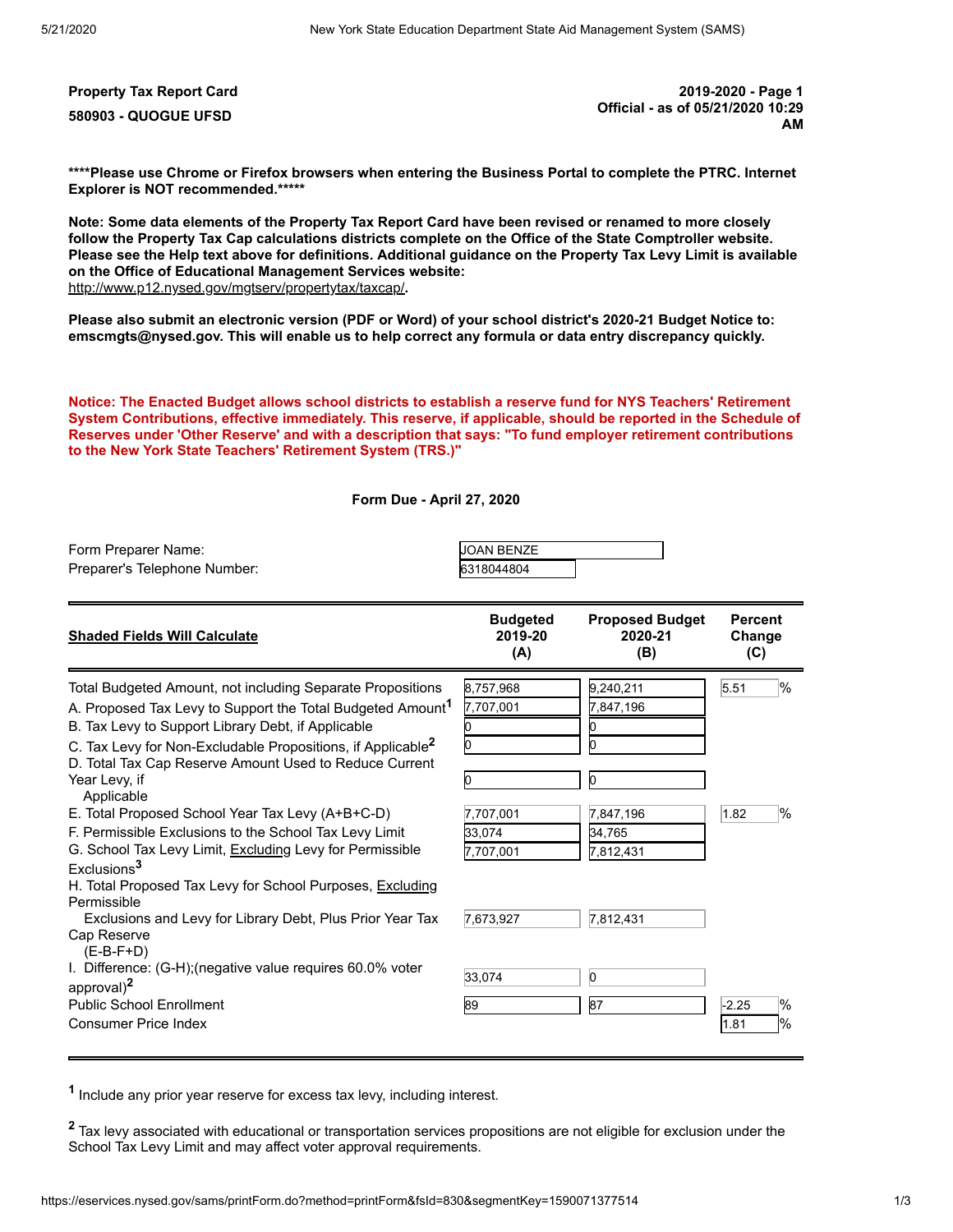**3** For 2020-21, includes any carryover from 2019-20 and excludes any tax levy for library debt or prior year reserve for excess tax levy, including interest.

<span id="page-1-0"></span>

|                                                                                                                                                             |                                                                                                                                                         |                                                                                                                  | <b>Actual 2019-20</b><br>(D)           | Estimated 2020-21<br>(E)                             |                                                                                             |  |  |  |  |
|-------------------------------------------------------------------------------------------------------------------------------------------------------------|---------------------------------------------------------------------------------------------------------------------------------------------------------|------------------------------------------------------------------------------------------------------------------|----------------------------------------|------------------------------------------------------|---------------------------------------------------------------------------------------------|--|--|--|--|
| Percent of the Total Budget                                                                                                                                 | Adjusted Restricted Fund Balance<br>Assigned Appropriated Fund Balance<br>Adjusted Unrestricted Fund Balance<br>Adjusted Unrestricted Fund Balance as a |                                                                                                                  | 1,975,306<br>547,551<br>1,803,612<br>% | 2,050,000<br>943,405<br>1,550,000<br>20.59<br>%      | 16.77                                                                                       |  |  |  |  |
| <b>Schedule of Reserve Funds</b>                                                                                                                            |                                                                                                                                                         |                                                                                                                  |                                        |                                                      |                                                                                             |  |  |  |  |
| <b>Reserve Type</b>                                                                                                                                         | <b>Reserve Name</b>                                                                                                                                     | <b>Reserve</b><br>Description *                                                                                  | 3/31/20 Actual<br><b>Balance</b>       | 6/30/20<br><b>Estimated</b><br><b>Ending Balance</b> | Intended Use of the<br>Reserve in the<br>2020-21 School Year<br>(Limit 200<br>Characters)** |  |  |  |  |
| Note: Be sure to click on the Save button at the bottom after each additional Reserve you add under Capital,<br>Property Loss, Liability, or Other Reserve. |                                                                                                                                                         |                                                                                                                  |                                        |                                                      |                                                                                             |  |  |  |  |
| Capital                                                                                                                                                     | <b>FACILITY</b><br>AND UPGRADE<br>CAPITAL<br><b>RESERVE</b>                                                                                             | For the cost of any<br>PRESERVATION object or purpose for<br>which bonds may be<br>issued.                       | 1,000,624                              | 1,010,000                                            | FOR FUTURE USE                                                                              |  |  |  |  |
| Repair                                                                                                                                                      | <b>REPAIR</b><br><b>RESERVE</b>                                                                                                                         | For the cost of<br>repairs to capital<br>improvements or<br>equipment.                                           | 220,824                                | 222,000                                              | <b>FOR FUTURE USE</b>                                                                       |  |  |  |  |
| <b>Workers</b><br>Compensation                                                                                                                              | <b>WORKERS'</b><br><b>COMPENSATIONWorkers</b>                                                                                                           | For self-insured<br>Compensation and<br>benefits.                                                                | 261,247                                | 263,000                                              | <b>FOR FUTURE USE</b>                                                                       |  |  |  |  |
| Unemployment<br>Insurance                                                                                                                                   |                                                                                                                                                         | For reimbursement to<br>the State<br>Unemployment<br>Insurance Fund.                                             |                                        |                                                      |                                                                                             |  |  |  |  |
| Reserve for Tax<br>Reduction                                                                                                                                |                                                                                                                                                         | For the gradual use<br>of the proceeds of<br>the sale of school<br>district real property.                       |                                        |                                                      |                                                                                             |  |  |  |  |
| Mandatory<br>Reserve for<br><b>Debt Service</b>                                                                                                             |                                                                                                                                                         | For proceeds from<br>the sale of district<br>capital assets or<br>improvement,<br>restricted to debt<br>service. |                                        |                                                      |                                                                                             |  |  |  |  |
| Insurance                                                                                                                                                   |                                                                                                                                                         | For liability, casualty,<br>and other types of<br>uninsured losses.                                              |                                        |                                                      |                                                                                             |  |  |  |  |
| <b>Property Loss</b><br>+ (add)                                                                                                                             |                                                                                                                                                         | To cover property<br>loss.                                                                                       |                                        |                                                      |                                                                                             |  |  |  |  |
| Liability                                                                                                                                                   |                                                                                                                                                         | To cover incurred                                                                                                |                                        |                                                      |                                                                                             |  |  |  |  |